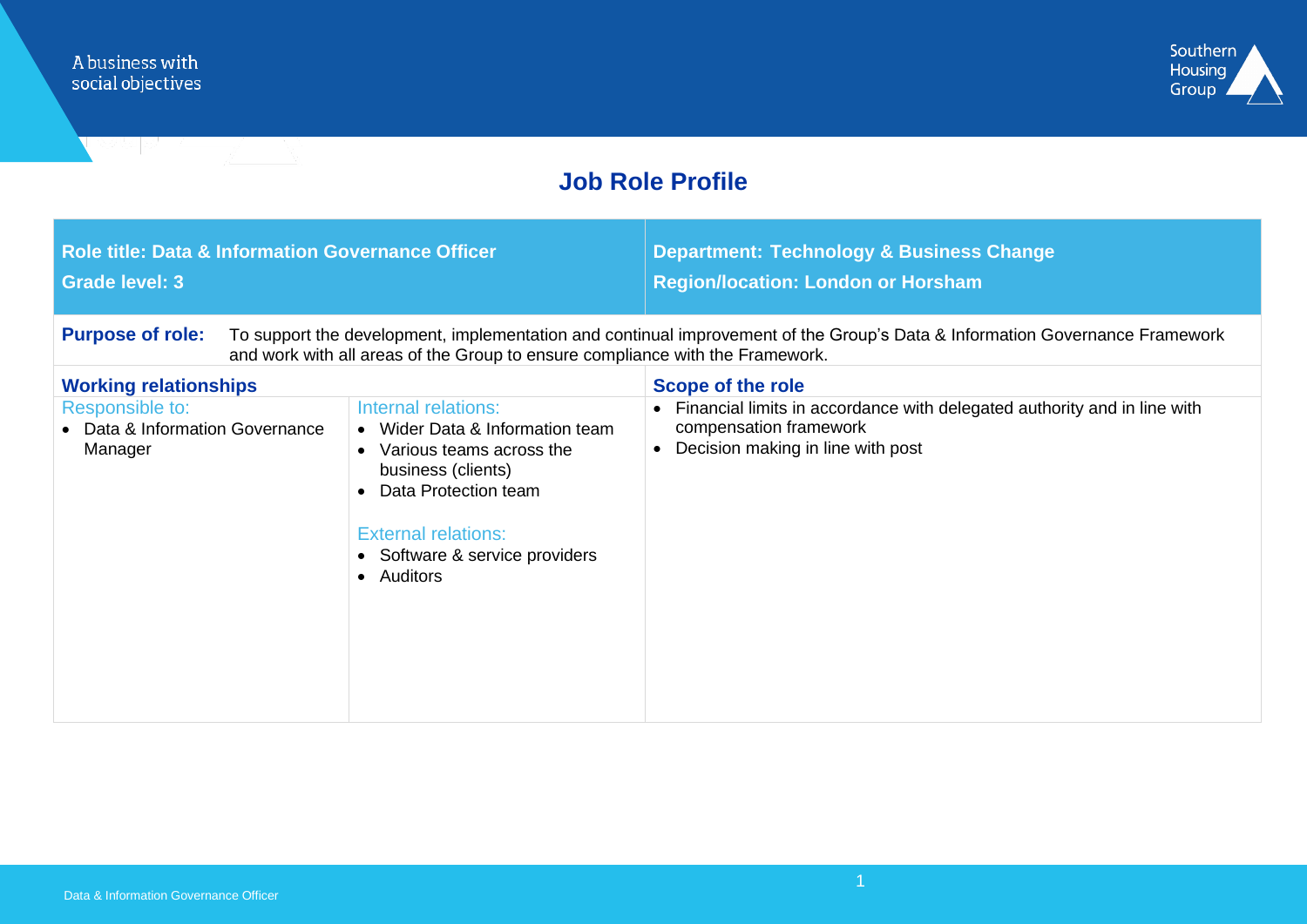

### **Role expectations and responsibilities that contribute to the successful delivery of our Corporate Strategy**

#### Key responsibilities:

- Support the development, implementation & continuous improvement of the Group's Data & Information Governance Framework
- Support and/or lead the development of Policies and Procedures that form part of the Group's Data & Information Governance Framework including but not limited to:
	- o Structured Data
	- o Unstructured and semi-structured data
	- o Electronic Documentation
	- o Hard copy Documentation
	- o Information Classification
- Project manage related projects delivering desired outcomes against objectives and milestones and with effective task oversight and evaluation.
- Monitor and report on progress of projects and business as usual activity identifying and managing risks, issues, dependencies, and resourcing to ensure successful outcomes.
- Act as product owner and/or sponsor for any related IT projects.
- Drive good practice, compliance with and monitor & report on compliance with policies
- Assist with reports as required to stakeholder groups including the Data & Information Governance Group and potentially including ET, Committees and Board.
- Work in effective partnership with the Data Protection team in relation to GDPR and all other areas of the Group as required.
- Be a subject matter expert in data & information governance and share knowledge and expertise across the business.
- Support the development and management of a 'Data Community' made up of Data Owners &/or Stewards including identifying & training Data Owners & Stewards
- Ensure data governance/quality rules are defined in collaboration with Data Owners & Stewards.
- Member of the Data & Information Governance Group
- Support ad-hoc requests in line with role definition.
- Support the Data & Information Governance Manager and deputise as required.
- Develop and delivers related briefings, presentations, and training for the Group.
- Respond to general enquiries into the Data & Information Governance team.
- Remain up to date on relevant frameworks and external factors including HACT, ICO & GDPR.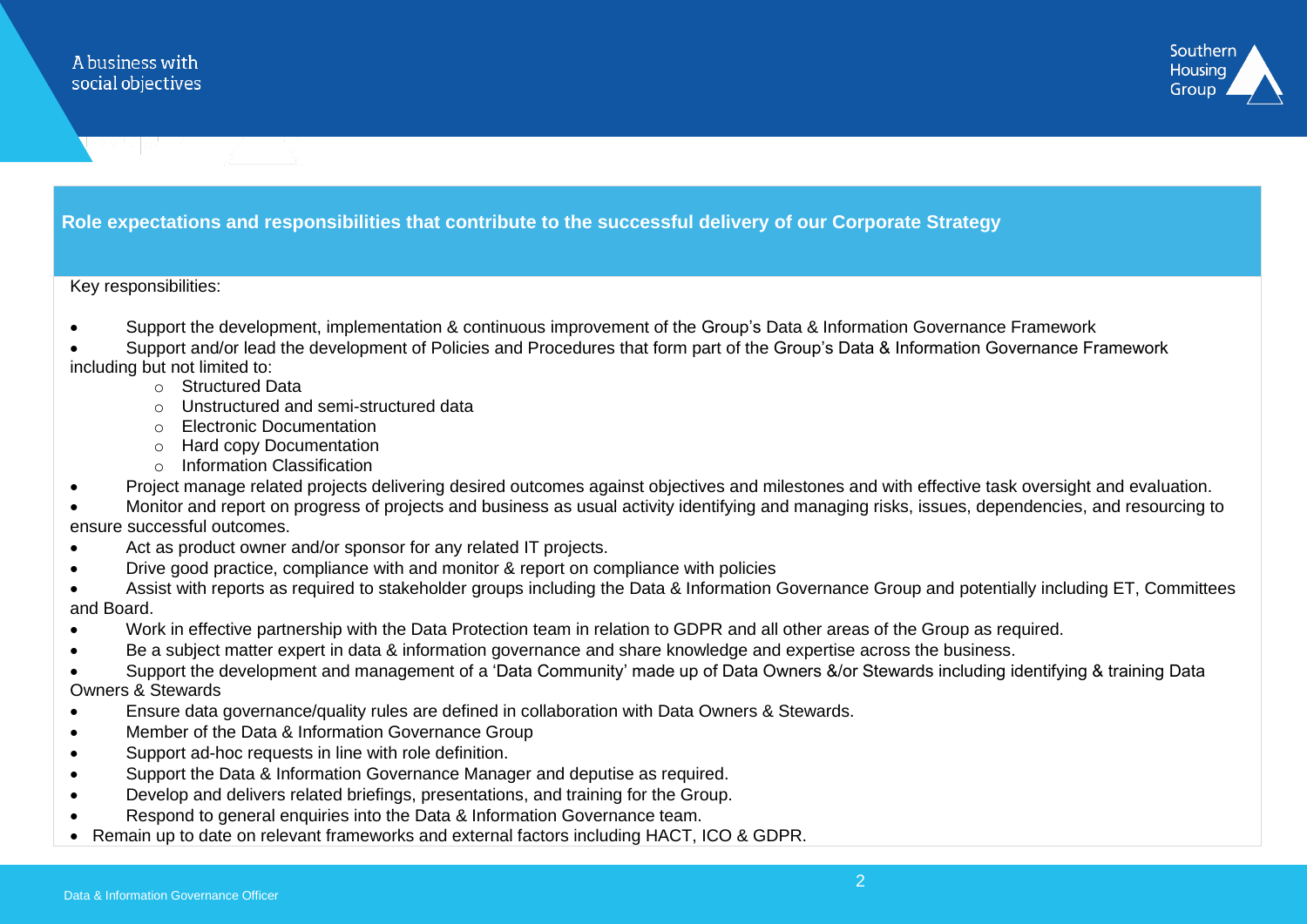

#### **Note:**

No job description can be entirely comprehensive and the jobholder will be expected to carry out such other duties as may be required from time to time and are broadly consistent with the job description and status of the post within the organisation.

You will be expected to carry out all duties in the context of and in compliance with the Group's Diversity and Health and Safety Policies.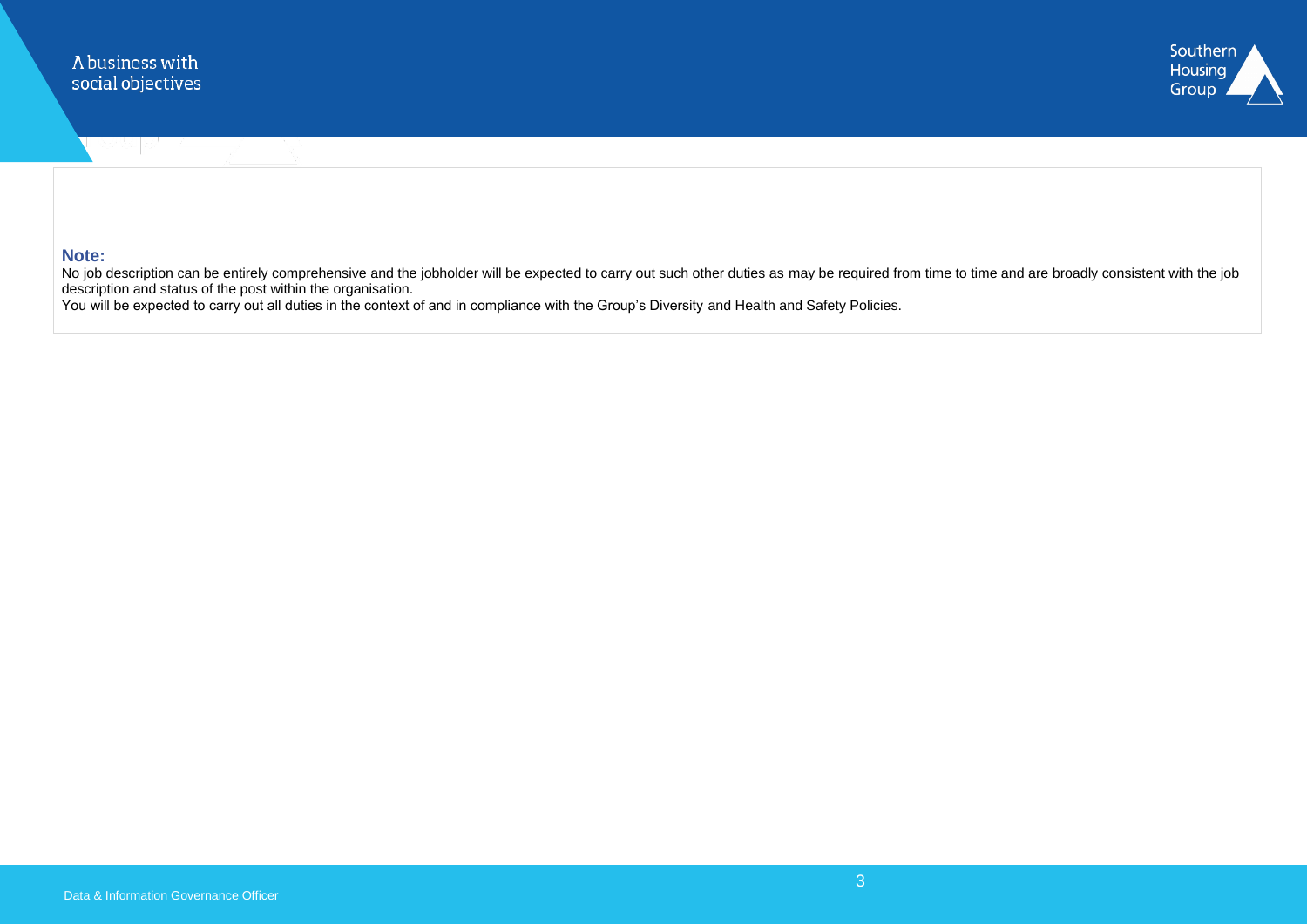# A business with<br>social objectives



| <b>Person profile</b>                             |                                                                                                                                                                                                                                                                                                                                                                                                                                                                                                                                                                                                                                                                                                                                                                                                                                                                                                                                                                                                                                                                                                                                                                                  |                                                                                                                            |  |  |
|---------------------------------------------------|----------------------------------------------------------------------------------------------------------------------------------------------------------------------------------------------------------------------------------------------------------------------------------------------------------------------------------------------------------------------------------------------------------------------------------------------------------------------------------------------------------------------------------------------------------------------------------------------------------------------------------------------------------------------------------------------------------------------------------------------------------------------------------------------------------------------------------------------------------------------------------------------------------------------------------------------------------------------------------------------------------------------------------------------------------------------------------------------------------------------------------------------------------------------------------|----------------------------------------------------------------------------------------------------------------------------|--|--|
| <b>Attributes</b>                                 | <b>Essential</b>                                                                                                                                                                                                                                                                                                                                                                                                                                                                                                                                                                                                                                                                                                                                                                                                                                                                                                                                                                                                                                                                                                                                                                 | <b>Desirable</b>                                                                                                           |  |  |
| 1. Skills, knowledge,<br>experience and abilities | Knowledge of governance principles for structured,<br>semi-structured and unstructured data.<br>Knowledge of information management principles<br>(e.g., data, emails, electronic documents, hard copy<br>documents)<br>Understanding of different types of data &<br>information, including open and public data,<br>administrative, corporate, and personal data<br>Experience of implementing change successfully.<br>Experience writing policies and procedures.<br>Good influencing and negotiating skills.<br>Good verbal and written skills.<br>Good Project Management skills.<br>Good understanding and exercise of risk<br>management.<br>Addresses, manages, and resolves problems and<br>conflict.<br>• Able to analyse information logically, problem solve<br>and make objective assessments.<br>Demonstrates inclusive and collaborative decision-<br>making.<br>Good organisational and time management skills.<br>• Performs in a busy, fast-paced workload, and<br>manage multiple projects to meet deadlines.<br>Delivers a consistently high-quality service for<br>internal customers / stakeholders.<br>• Able to use a variety of IT systems effectively. | • Understanding of Housing associations and RSLs<br>• Housing Sector Experience<br>• Knowledge of data protection and GDPR |  |  |